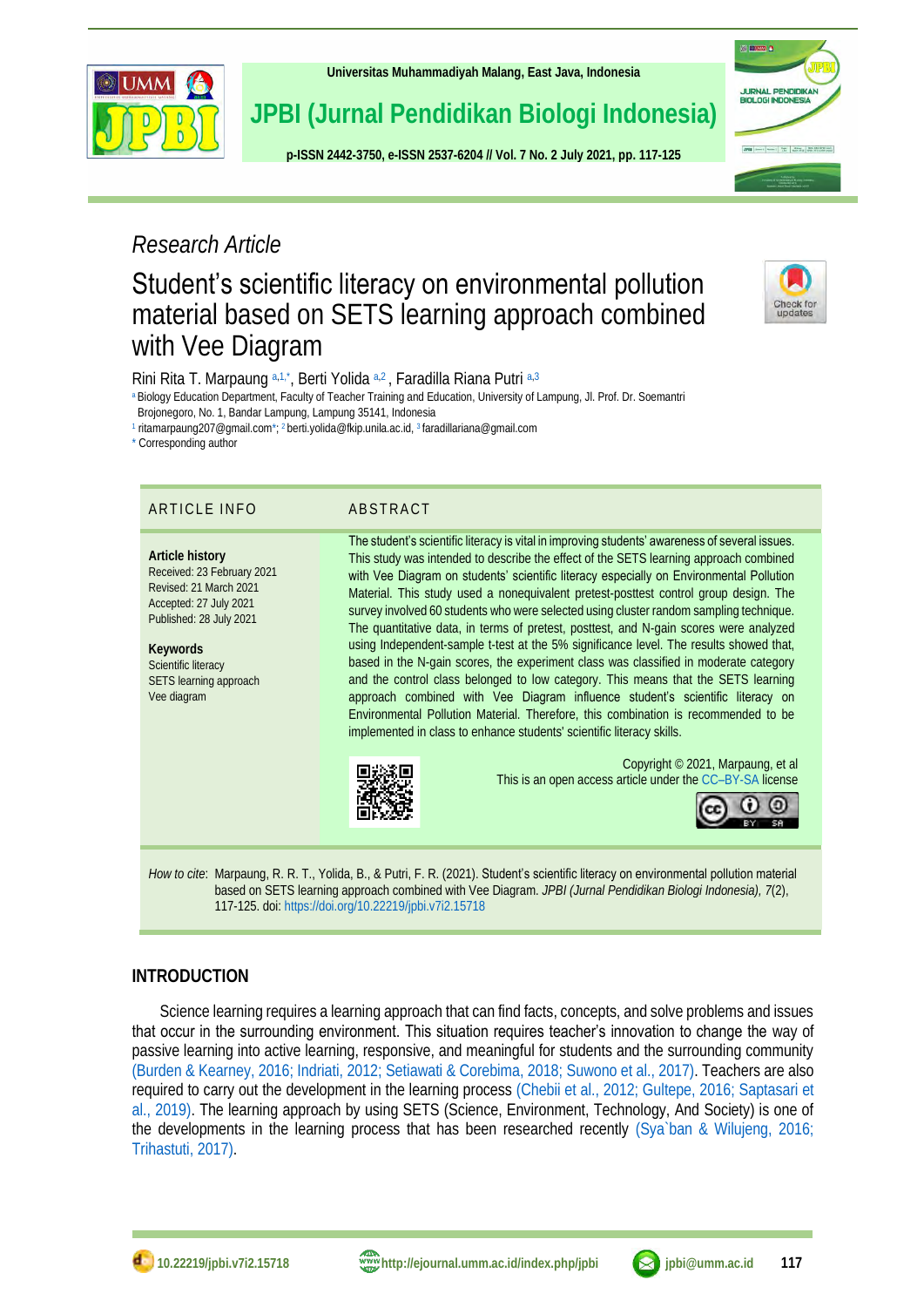In the industrial revolution 4.0 era, science and technology are developing rapidly, students require to understand technological developments and their impact on the environment. To answer this challenge, one of the skills that must have by the student is scientific literacy [\(Holbrook & Rannikmae, 2009;](#page-7-3) [Purwani et al., 2018;](#page-7-4) [Rahayuni, 2016;](#page-7-5) [Suwono et al., 2017\).](#page-8-0) Scientific literacy means respect for science by increasing the components of self-learning to contribute to the environment [\(Nofiana & Julianto, 2018\).](#page-7-6) Scientific literacy according to PISA is the ability to use scientific knowledge, identify questions and conclude based on evidence to understand nature changes due to human activities [\(Bybee et al., 2009\).](#page-6-3) Scientific literacy will greatly help everyone to respond to problems critically as a phenomenon that often occurs, especially those related to science and technology [\(Novitasari, 2018\).](#page-7-7) The definition of scientific literacy shows that literacy skills not only require students to understand the knowledge of science, but students must also be able to understand various aspects of the scientific process and the ability to apply science knowledge in real life [\(Hadi et al., 2020\).](#page-7-8)

Based on the interview with one of the science teachers in SMPN 26 Bandar Lampung, showed that the learning outcomes of students were classified as a low category (below the criteria). In addition, students' knowledge of scientific literacy is still relatively low. Teachers have not been able to define scientific literacy skills, indicators of scientific literacy skills, and strategies how to developed scientific literacy skills. In addition, learning science in this school is still focused on memorizing concepts and theories only, the teacher also has not tried to let students make the observations or having a practicum directly [\(Sya`ban & Wilujeng, 2016\).](#page-8-1) SETS learning approach can be an alternative to improve students' scientific literacy skills. Through this learning approach, students are also expected to understand the linkages between Science, Environment, Technology, and Society on environmental pollution material by applying concepts possessed from various related sciences [\(Ghofur & Raharjo, 2018\).](#page-6-4)

The application of the SETS approach in learning was not significant in increasing the students' scientific literacy. Consequently, the SETS approach needs to be integrated with the Vee diagram to enhance the students' scientific literacy. The vee diagram is one of the effective constructive learning strategies [\(Sofianto et](#page-8-3)  al., 2016). The usage of the Vee diagram is intended to help the learning process using the graph to build knowledge, communication through certain stages, and help students to find something new. Students can understand their role in the learning process and how to continue the progres[s \(Suprapto, 2017\).](#page-7-9) SETS learning approach can be strengthened if combined with Vee diagrams that can improve students' scientific literacy skills [\(Yuliyati, 2017;](#page-8-4) [Amalia, 2019\).](#page-6-5) According t[o Bybee et al., \(2009\)](#page-6-3) scientific literacy has three competency aspects that can be achieved by students through the SETS learning approach and the Vee diagram, such as: (1) identify scientific issues, (2) explaining scientific phenomena, (3) using scientific evidence [\(Bybee et al., 2009\).](#page-6-3)

Based on the facts and problems that have been described above, there is still a lack of information related to the using of Vee Diagrams in the SETS learning approach that can improve students' scientific literacy skills on environmental pollution material. So, this study aims to prove the effect of the SETS learning approach combined with Vee Diagrams that is considered capable of improving students' scientific literacy skills on environmental pollution material. Due to the importance of scientific literacy for **student's** awareness of the environment, health, economy, society, and technology [\(Pratiwi et al., 2019\).](#page-7-10) Therefore, measuring scientific literacy is important to determine the level of **student's** scientific literacy to increase the Indonesia education quality in the future.

#### **METHOD**

This research was conducted in February 2020, which took place at SMPN 26 Bandar Lampung. The survey involved 60 students were selected by using cluster random sampling techniques. This study used a quasi-experiment research design with a pretest-posttest nonequivalent control group design technique. This study used two research classes. The first class was the control class that only used the discussion method, while the second class was the experiment class that used the SETS learning approach combined with the Vee diagram. The instruments used in this study were [in Table 1.](#page-1-0)

<span id="page-1-0"></span>

| Table 1. Research instrument |                                       |                            |                |  |  |  |  |  |
|------------------------------|---------------------------------------|----------------------------|----------------|--|--|--|--|--|
| No.                          | Aspects                               | Instrument                 | Type of Data   |  |  |  |  |  |
|                              | Scientific Literacy                   | Multiple Choice Test       | Primary Data   |  |  |  |  |  |
|                              | Vee Diagram                           | Essay Test                 | Primary Data   |  |  |  |  |  |
|                              | Responses to the use of SETS Learning | Likert scale questionnaire | Secondary Data |  |  |  |  |  |
|                              | Approach with Vee Diagram             |                            |                |  |  |  |  |  |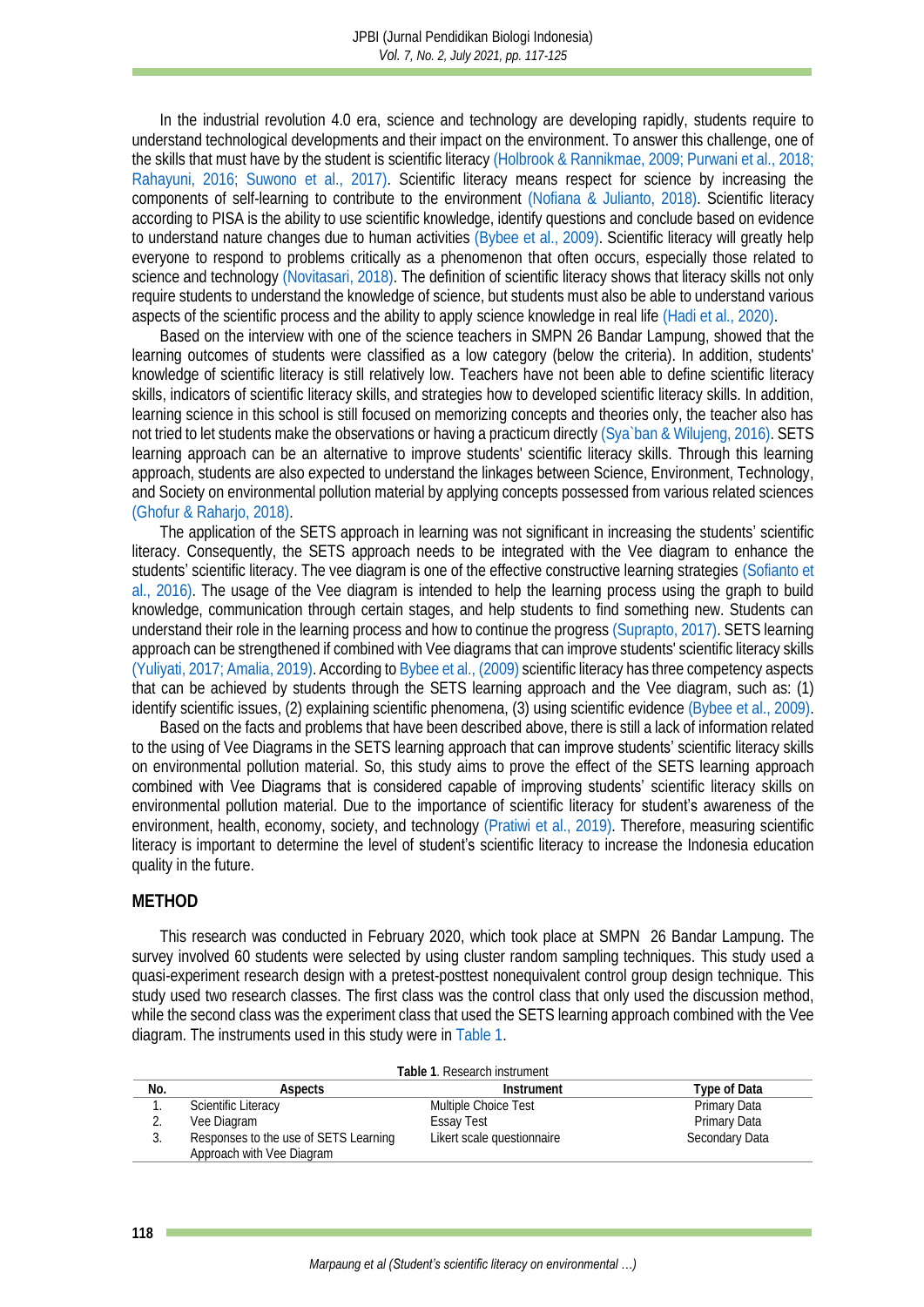Data processing in this study was carried out using statistical analysis software SPSS 17.0. Data analysis techniques in this study were instrument test that requires validity, reliability, difficulty level, and difference power tests. The aspects of students' scientific literacy were analyzed using a normalized gain score, normality test, homogeneity test, and the Independent Sample t-test at the 5% significance level.

#### **RESULTS AND DISCUSSION**

The data results were pretest, posttest, N-gain, and inferential statistics of the control class and experiment class (can be seen in [Table 2\)](#page-2-0). Based on the results of the normality test obtained Kolmogorov-Smirnov value sig.  $> 0.05$ , which means that the data is distributed normally, and for the homogeneity test the data is homogenous (Levene-Test sig. > 0.05). The average pretest of the experiment and control class obtained the value of 53,6 and 38,4 sequentially. After treatment was given, it's obtained the average posttest value of the experiment and control class by 72,5 and 65,7 sequentially. Thus, the average value of the experiment class is higher than the control class.

<span id="page-2-0"></span>

| Table 2. The results of data processing of control and experiment class pretest and positest. |       |                          |                |                  |                                     |  |
|-----------------------------------------------------------------------------------------------|-------|--------------------------|----------------|------------------|-------------------------------------|--|
| Value                                                                                         | Class | Average $\pm$ up to      | Normality test | Homogeneity test | Independent sample<br>T-test        |  |
| Pre-test                                                                                      |       | $53.6 \pm 7.99$          | 0,200          |                  |                                     |  |
|                                                                                               |       | $38.4 \pm 11.59$         | 0.126          | 0.251            | Sig. (2-<br>tailed)<br>0.000 < 0.05 |  |
| Post-test                                                                                     |       | $72.5 \pm 11.51$         | 0,200          | 0.251            |                                     |  |
|                                                                                               |       | $65.7 \pm 14.12$         | 0.200          |                  |                                     |  |
|                                                                                               |       | $53,3 \pm 0,12$ (Medium) | 0,222          | 0.424            |                                     |  |
| N-Gain (%)                                                                                    |       | $31.4 \pm 0.13$ (Low)    | 0,832          |                  |                                     |  |

**Table 2.** The results of data processing of control and experiment class pretest and posttest.

Note: E= Experiment; C= Control

The independent sample t-test result showed that sig. (2 tailed) 0,00 < 0,05, which means the average Ngain of the cognitive aspect of learning results between control and experiment class is significantly different. The average N-gain value of the experiment class (53,3) is higher than the control class which is only 31,4.





<span id="page-2-1"></span>The difference in N-gain between the experiment and control class is shown i[n Figure 1.](#page-2-1) The average result of the experiment class is higher if compared to the control class because SETS approach learning combined with the Vee diagram requires students to think critically about the problems given and be able to do scientific literacy to find problem solutions during the learning activity. Following the opinion about SETS, the learning approach provides students with an understanding of the role of the environment in science, technology, and society so that students can take advantage of the knowledge [\(Eliyanti et al., 2019\).](#page-6-6) This is also following the research conducted by [Dwipayana \(2017\)](#page-6-7) which obtained an N-gain score for STM learning models (Science, Technology, Community) higher than the DI (Direct Instruction) learning model.

Pretest-posttest questions are questions that have been adjusted with the scientific literacy achievements aspects. Scientific literacy aspects examined in this research are (1) defining scientific questions;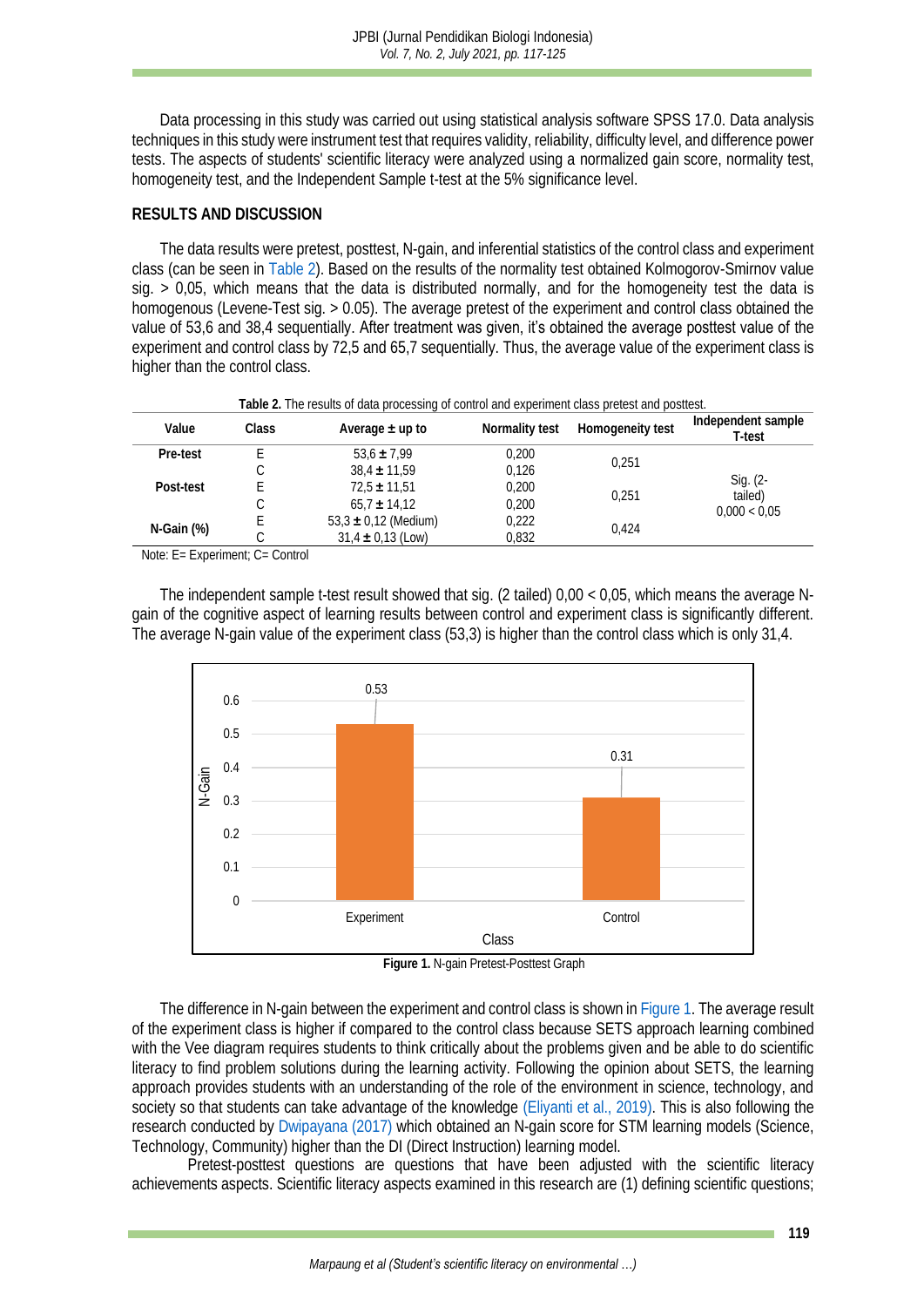(2) explaining scientific phenomena; and (3) using scientific evidence. Thus, the average value of pretest-posttest based on scientific literacy aspect on experiment and control class can be seen in [Figure 2](#page-3-0) an[d Figure 3.](#page-4-0)



**Figure 2**. The average value of pretest and post-test based on scientific literacy aspects.

<span id="page-3-0"></span>According t[o Bybee et al., \(2009\),](#page-6-3) scientific literacy has three competency aspects that can be achieved by students through the SETS learning approach and the Vee diagram. First, identify scientific issues, which means that students can identify problems for scientific investigation and identify keywords to find scientific information. Second, explaining scientific phenomena, which means that students can apply science in certain situations, describe or interpret scientific phenomena and predict changes, identify appropriate descriptions, provide scientific explanations and predictions. Third, using scientific evidence, which means students can interpret scientific evidence, make conclusions, communicate, identify assumptions, evidence, and reasons behind conclusions, and understand the social implications of science and technology. Based on the average pretest and posttest value based on scientific literacy aspects [\(Figure 2\)](#page-3-0), both of the classes showed the increase of student's scientific literacy average on the three aspects, but the increasing number of scientific literacy aspects in the control class is not significant than the experiment class. Results conducted by [Amalia \(2019\)](#page-6-5) showed a significant difference in the student's scientific literacy aspects between the learning process using SETS approach are better than the learning process using discussion method.

The results of the achievement level tests on aspects of scientific literacy competencies indicate that there is a significant influence on the student's scientific literacy abilities in all three aspects by SETS learning approach with Vee diagram. It can be caused by the experiment class using the learning approach at each meeting where the learning phase is always carried out. The students are asked to identify some of the problems presented, then develop science-based investigations to investigate issues related to the source of information obtained previously. The implementation of problem-based learning can improve students' scientific literacy because it can support the learning process that is relevant to the material [\(Anugrah et al., 2021\).](#page-6-8) Scientific literacy is the ability to understand science, communicate science, and apply science's ability to solve problems. Students shared roles to find solutions to these problems. Different from classes that use the method of discussion, students are only asked to discuss and analyze problems scientifically without being required to do a learning organization to do the stages of getting detailed problem-solvin[g \(Yuliati, 2017\).](#page-8-4) Based on the average value of pretest and posttest in each aspect of scientific literacy in the experiment and control class [\(Figure 3\)](#page-4-0). The N-gain scores of the experiment class in all three aspects of scientific literacy were included in the high category, while the control was included in the low category.

Students in the experiment class are required to be able to present and develop scientific attitudes to solve problems that are presented scientifically as well. Students are also required to be able to modify, discover, and even make technology to solve problems in their environment. Therefore, students must carry out investigations through various reliable reference sources, so the knowledge gained is also comprehensive. The main elements of scientific literacy are the development of scientific literacy students include knowledge of science, scientific processes, development of scientific attitudes, and students' understanding of science so that students not only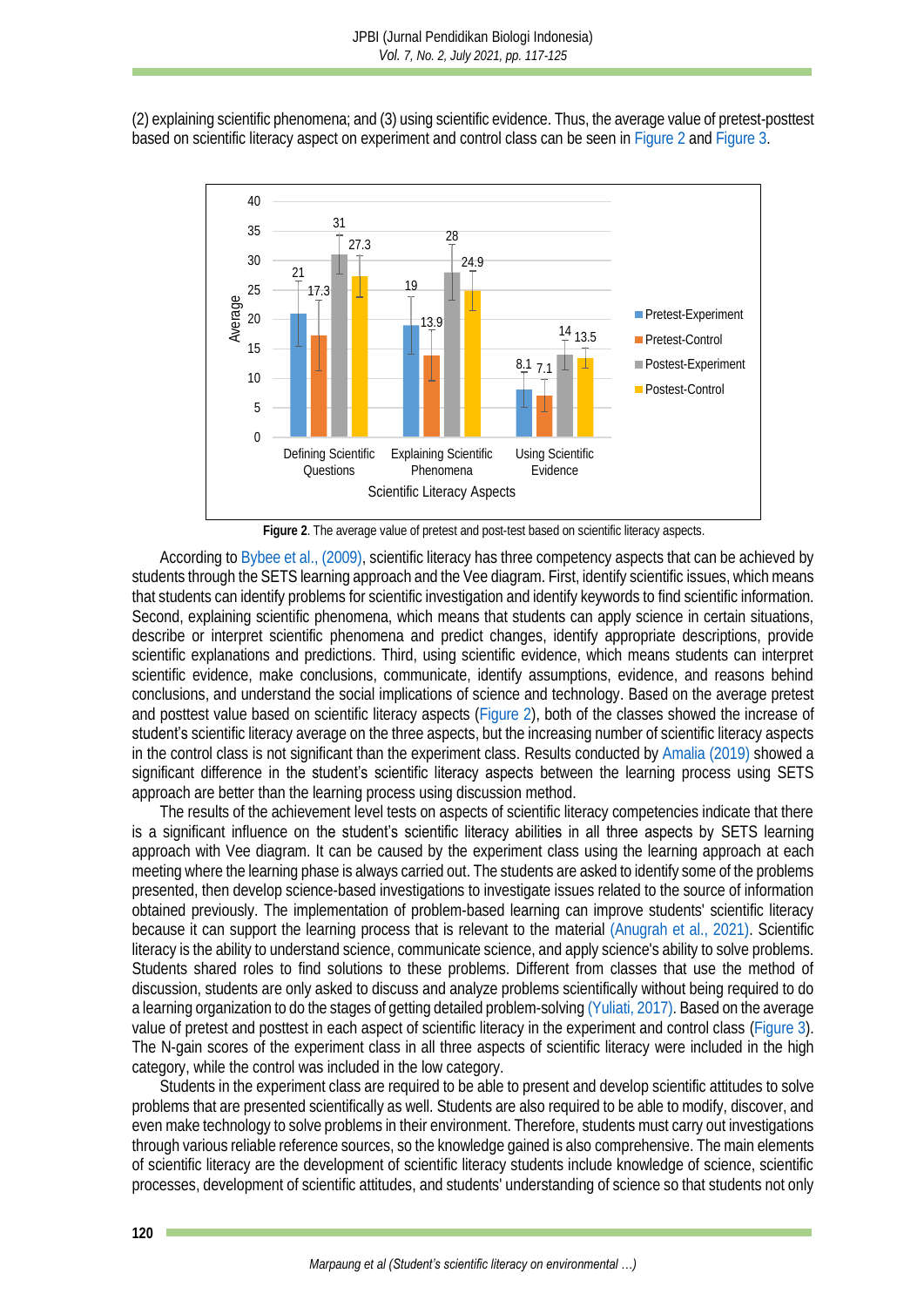know the concept of science but can also apply scientific skills in solving various problems, and can make decisions based on scientific studies [\(Harlen, 2014\).](#page-7-11)



**Figure 3**. N-gain pretest-posttest graph based on scientific literacy aspects

<span id="page-4-0"></span>Unlike the experiment class, the learning process in the control class requires students to investigate the problem and present the process to solve it, but students are not required to modify or create a technology to solve problems in their environment. Students are also not required to present the relationship between science, technology, and society. Hence, that students do not explore knowledge widely and only rely on a few references, for example, schoolbooks without further investigation. This results in a higher average pretestposttest score in the experiment class when compared to the control class which can be interpreted that the scientific literacy ability of the experiment class students tends to be higher than the control class.

The explanation above is in line with research that applies the SETS learning approach to see its effects on students' scientific literacy abilities on environmental pollution material. From all the data obtained in the study, it was clear that the SETS learning approach had a significant effect. SETS learning can help students in understanding science, the development of science and technology, and their impact on the environment and society. Therefore, it can be concluded that the SETS learning model can improve the scientific literacy of students [\(Trihastuti, 2017\).](#page-8-2) The SETS learning approach provides an opportunity for students in mastering each material. This is based on the characteristics of the SETS learning approach which has systematic stages to require students to construct the knowledge they get. The first step of the SETS learning approach is delivering opinions related to science and technology issues (brainstorming an issue or topic), in this step, students are required to think creatively to clarify the scientific issues and to analyze the relationship with the material being taugh[t \(Agustini & Suardana, 2013\).](#page-6-9) The STS Model (Science, technology, society) could increase science and technology literacy students because it emphasizes the process of gaining knowledge, higher-order thinking skills, problem-solving [\(Adipura, 2012\).](#page-6-10) In addition, the Vee diagrams can also improve students' scientific literacy because it can help students construct their knowledge by using the workshee[t \(Yolida et al., 2021\).](#page-8-5)

The score result of Vee diagrams made by students can be seen i[n Figure 4.](#page-5-0) Each component of the Vee diagram created by students' scores is indicated very high. Based on the graph, there are four components of the Vee diagrams were assessed, there are Object, Theory/principle/concept, Transformation, and Knowledge Claim. The result shows that the students get very high grades in the four components. It means students are not only able to answer the questions related to the practicum activities, but also links between concepts (thinking) and methods (activity). Vee diagrams can also increase students' motivation in learning, hence it has a good impact on higher-order thinking skills compared to lecture and demonstration learning methods [\(Wicaksono, 2018\).](#page-8-6) [Hindriana \(2016\)](#page-7-12) showed that using Vee diagrams as a learning tool is easier in designing learning strategies and practicum in the classroom. Vee diagram has an important role in improving students' scientific literacy skills in the experiment class. The Vee diagram is also consisting of (1) focus question component, (2) conceptually it is divided into conceptual structures (thinking), (3) concepts and objects (events), and (4) methodology (doing) is divided into notes, data transformation/interpretation, knowledge claims and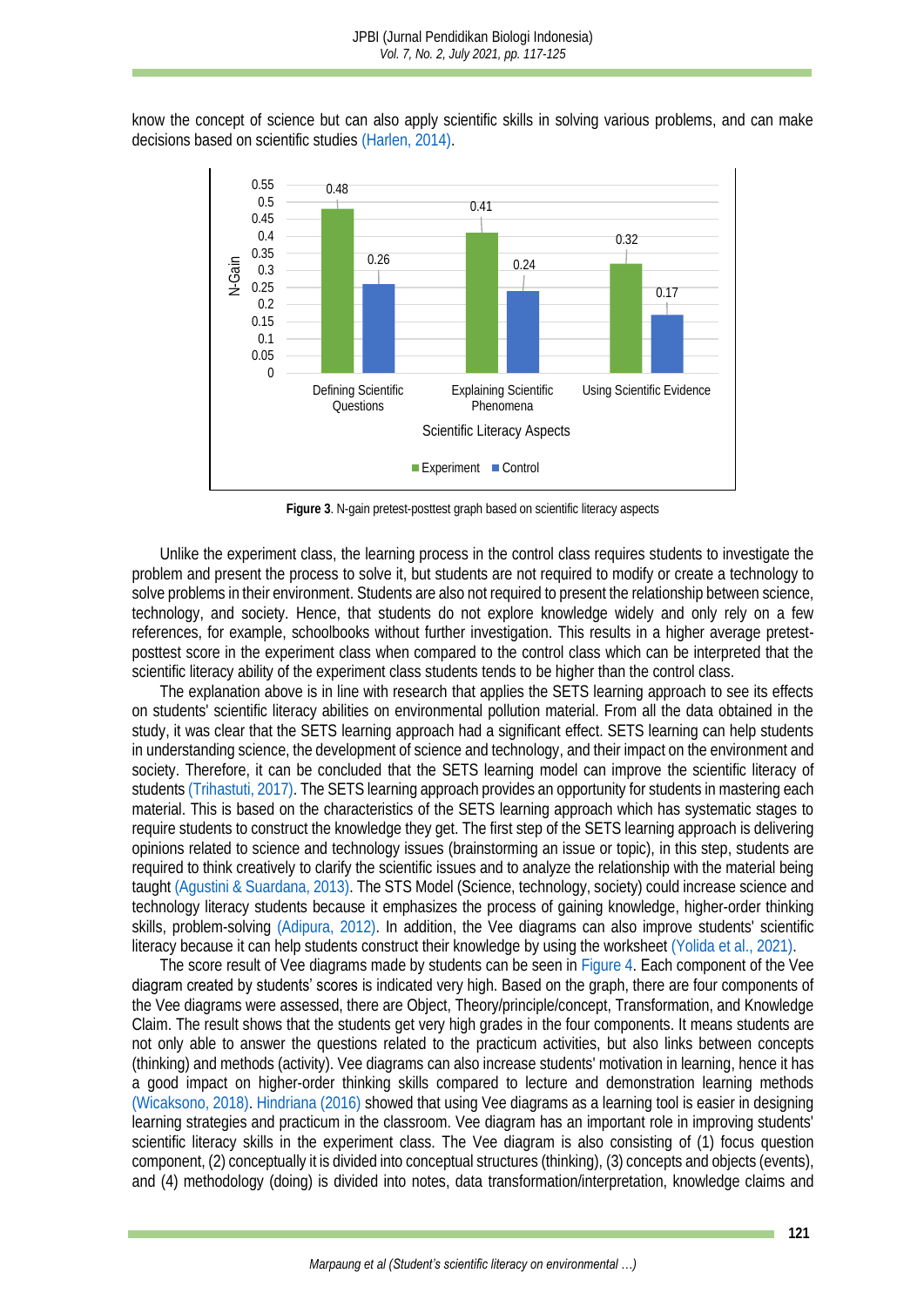claims of values (M. Chaidir et al., 2018). These are good at making students in logical thinking and improve learning outcomes. In addition, Vee diagrams provide students to build connections between theoretical knowledge and work lab activities [\(Handayani & Widiantie, 2020\).](#page-7-13) From these results the students are skilled in making focus questions, data/events, recording and transformation of data as well as claim value, however, the concepts and claim knowledge are still lacking. Hence, skills improvement is still needed to continue for the maximum result[s \(Suprapto, 2017\).](#page-7-9)



<span id="page-5-0"></span>Furthermore, it was also obtained the percentage of student responses data about the implementation of the SETS learning combined with Vee diagrams [\(Figure 5\)](#page-5-1). It is to find out students' opinions about the learning model for the actual implementation of the study through qualitative data. The results of students' responses to SETS learning with Vee diagrams consist of interests, benefits, and participation. Students showed a higher interest than other aspects of benefits and participation because the Vee diagram in SETS learning is a new thing for students. They usually learned using worksheets with questions such as exams, but this method is more interesting to students than conventional learning.



**Figure 5**. Percentage of student responses to SETS learning with Vee diagrams

<span id="page-5-1"></span>The results of the questionnaire are presented in [Figure 5](#page-5-1) which shows a positive response which is the response of 'very good' and 'good' of the learning approach to the concept of environmental pollution. This is similar to the result of [Oktavia \(2015\)](#page-7-14) that regarding student participation in class which is a tangible form of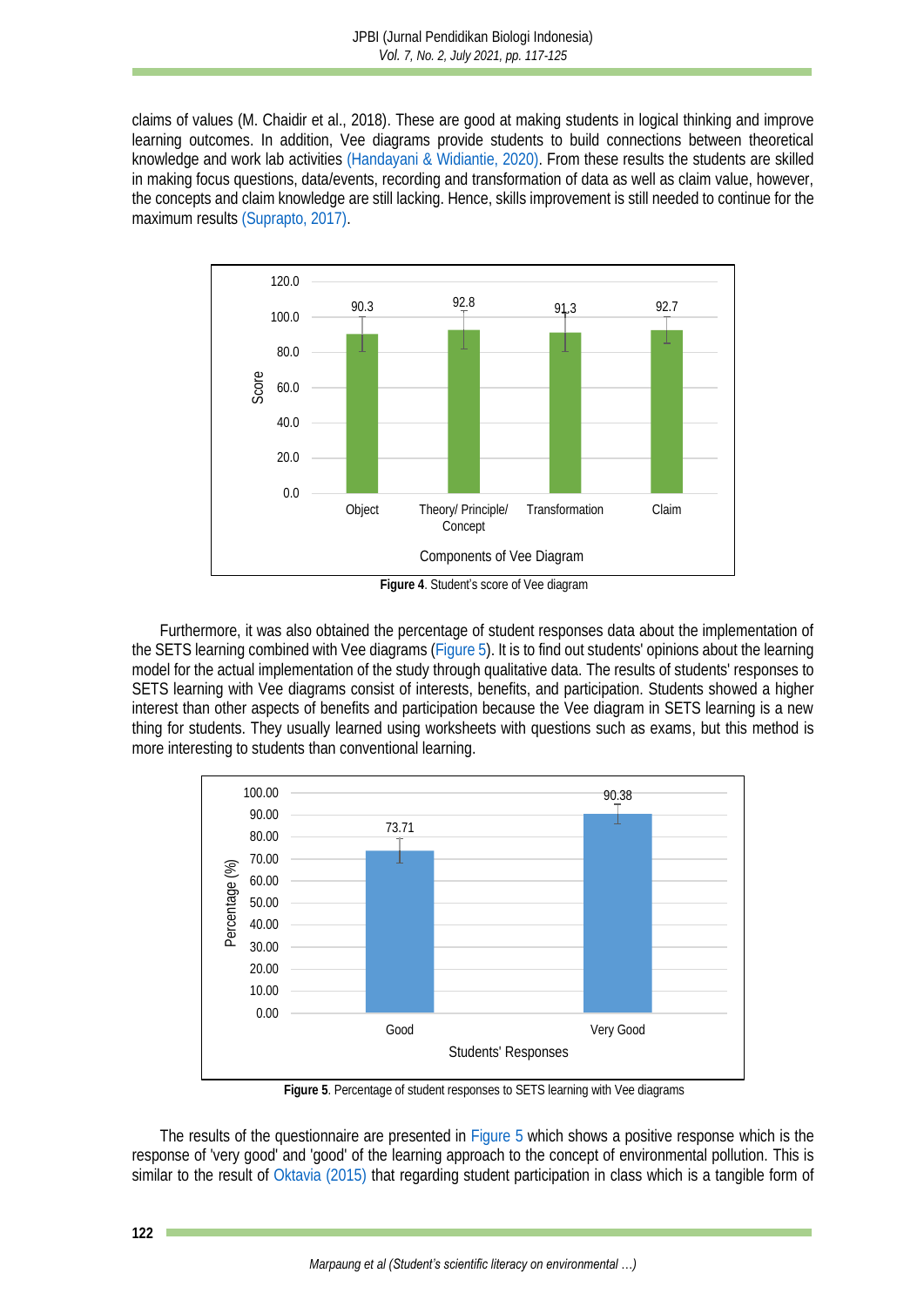student behavior in learning activities. Mental and emotional involvement encourage them to contribute and be responsible for achieving satisfactory learning [\(Ruvalcaba-Romero et al., 2017\).](#page-7-15) This participation can be shown by actively participating in lessons, how students understand the teacher's lessons, asking questions, how students do and collect assignments. Therefore, students can also give a good impression of learning that is applie[d \(Khizar, Rasheed, Iqbal, Akhtar, & Khalid, 2020\).](#page-7-16)

## **CONCLUSION**

Based on the results and discussion, it can be concluded that the SETS (Science, Environment, Technology, and Society) learning approach combined with the Vee diagram has a significant effect on increasing the scientific literacy ability of students on Environmental Pollution material, but it still needed an effort to maintain the scientific literacy of all students. The SETS approach with the Vee diagram can be used as a reference for schools to implement science learning due to the result of significantly improve students' scientific literacy skills.

### **ACKNOWLEDGEMENT**

My highest appreciation is addressed to all parties involved in this study, including the Department of Biology Education, Lampung University, Principal and Teachers of SMPN 26 Bandar Lampung, as well as all the students who participated in this research.

### **REFERENCES**

- <span id="page-6-10"></span>Adipura, B. (2012). Pengaruh model pembelajaran Sains-Teknologi-Masyarakat dalam meningkatkan literasi sains dan teknologi ditinjau dari gaya kognitif siswa. *Al-Tadzkiyyah: Jurnal Pendidikan Islam*, *8*, 75–83. [https://ejournal-pasca.undiksha.ac.id/index.php/jurnal\\_ipa/article/view/2085](https://ejournal-pasca.undiksha.ac.id/index.php/jurnal_ipa/article/view/2085)
- <span id="page-6-9"></span>Agustini, D., & Suardana, M. (2013). Pengaruh model pembelajaran Sains Teknologi Masyarakat (STM) terhadap penguasaan materi dan keterampilan pemecahan masalah siswa pada mata pelajaran IPA di MTS Negeri Patas. *Jurnal Pendidikan Dan Pembelajaran IPA Indonesia*, *3*(1). [https://doi.org/10.33394/](https://doi.org/10.33394/mpm.v3i2.1833) [mpm.v3i2.1833](https://doi.org/10.33394/mpm.v3i2.1833)
- <span id="page-6-5"></span>Amalia, S. (2019). *Pengaruh pendekatan SETS (Science, Environment, Technology, Society) terhadap literasi sains dan sikap ilmiah peserta didik kelas VII di SMP Taman Siwa Teluk Betung* [UIN Raden Intan Lampung].<http://repository.radenintan.ac.id/6140/>
- <span id="page-6-8"></span>Anugrah, V., Pramana, R., & Pudji, S. (2021). Learning Bryophyta: Improving students' scientific literacy through problem-based learning. *Jurnal Pendidikan Biologi Indonesia*, *7*(1), 71–82. [https://doi.org/10.22219/](https://doi.org/10.22219/jpbi.v7i1.15220) [jpbi.v7i1.15220](https://doi.org/10.22219/jpbi.v7i1.15220)
- <span id="page-6-0"></span>Burden, K., & Kearney, M. (2016). Future scenarios for mobile science learning. *Research in Science Education*, *46*(2), 287–308.<https://doi.org/10.1007/s11165-016-9514-1>
- <span id="page-6-3"></span>Bybee, R., McCrae, B., & Laurie, R. (2009). PISA 2006: An assessment of scientific literacy. *Journal of Research in Science Teaching*, *46*(8), 865–883[. https://doi.org/10.1002/tea.20333](https://doi.org/10.1002/tea.20333)
- <span id="page-6-1"></span>Chebii, R., Wachanga, S., & Kiboss, J. (2012). Effects of science process skills mastery learning approach on students' acquisition of selected chemistry practical skills in school. *Creative Education*, *3*(08), 1291. [https://file.scirp.org/pdf/CE20120800005\\_15278842.pdf](https://file.scirp.org/pdf/CE20120800005_15278842.pdf)
- <span id="page-6-7"></span>Dwipayana, M. (2017). Pengaruh model pembelajaran Sains Teknologi Masyarakat (STM) terhadap kemampuan pemecahan masalah dan self-efficacy siswa. *Jurnal Ilmiah PROGRESSIF*, *10*(30), 29–41. [https://web.archive.org/web/20180419010739id\\_/https://ejournal.undiksha.ac.id/index.php/JIPP/article/vi](https://web.archive.org/web/20180419010739id_/https:/ejournal.undiksha.ac.id/index.php/JIPP/article/viewFile/11968/7639) [ewFile/11968/7639](https://web.archive.org/web/20180419010739id_/https:/ejournal.undiksha.ac.id/index.php/JIPP/article/viewFile/11968/7639)
- <span id="page-6-6"></span>Eliyanti, E., Hasanuddin, H., & Mudatsir, M. (2019). Penerapan handout berbasis pendekatan SETS (Science, Environment, Technology, And Society) pada materi bioteknologi terhadap hasil belajar siswa MAS Darul Ihsan Aceh Besar. *BIOTIK: Jurnal Ilmiah Biologi Teknologi Dan Kependidikan*, *6*(2), 105. [https://doi.org/](https://doi.org/10.22373/biotik.v6i2.5615) [10.22373/biotik.v6i2.5615](https://doi.org/10.22373/biotik.v6i2.5615)
- <span id="page-6-4"></span>Ghofur, A., & Raharjo, N. R. B. (2018). Peningkatan kemampuan berfikir kritis mahasiswa melalui pendekatan 5E dan SETS berbantu aplikasi media sosial. *JINoP (Jurnal Inovasi Pembelajaran)*, *4*(2), 102. [https://](https://doi.org/10.22219/jinop.v4i2.6678) [doi.org/10.22219/jinop.v4i2.6678](https://doi.org/10.22219/jinop.v4i2.6678)
- <span id="page-6-2"></span>Gultepe, N. (2016). High school science teachers' views on science process skills. *International Journal of Environmental and Science Education*, *11*(5), 779–800[. https://doi.org/10.12973/ijese.2016.348a](https://doi.org/10.12973/ijese.2016.348a)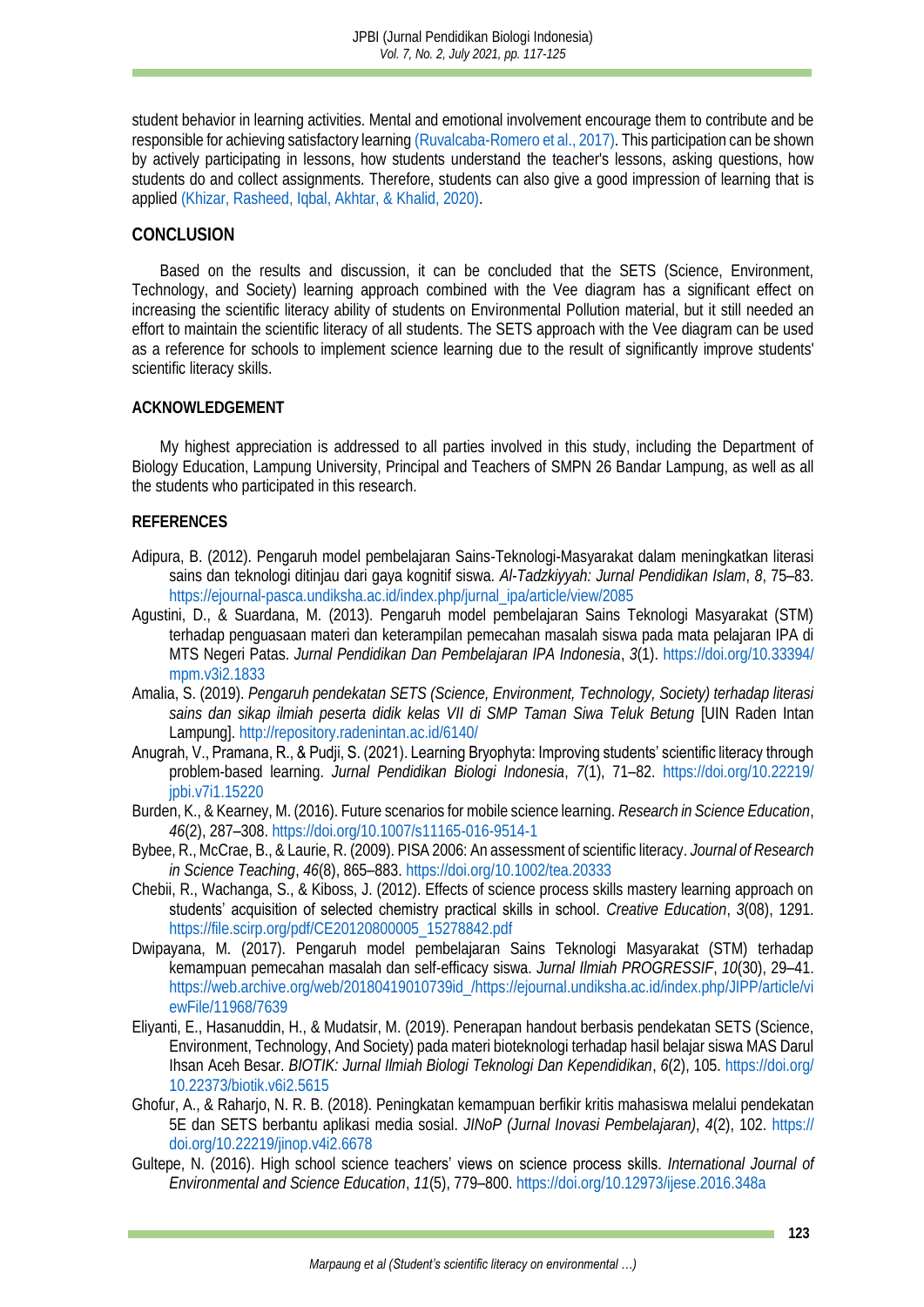- <span id="page-7-8"></span>Hadi, W. P., Munawaroh, F., Rosidi, I., & Wardani, winda kusuma. (2020). Penerapan model pembelajaran discovery learning berpendekatan etnosains untuk mengetahui profil literasi sains siswa SMP. *Jurnal IPA & Pembelajaran IPA*, *4*(2), 178–192[. https://doi.org/10.24815/jipi.v4i2.15771](https://doi.org/10.24815/jipi.v4i2.15771)
- <span id="page-7-13"></span>Handayani, H., & Widiantie, R. (2020). Pre-services biology teachers: correlation of metacognition awareness with the ability to design experiments through vee diagram. *Biosfer*, *13*(1), 143–154. [https://doi.org/](https://doi.org/10.21009/biosferjpb.v13n1.143-154) [10.21009/biosferjpb.v13n1.143-154](https://doi.org/10.21009/biosferjpb.v13n1.143-154)
- <span id="page-7-11"></span>Harlen, W. (2014). Helping children's development of inquiry skills. *Inquiry in Primary Science Education (IPSE)*, *1*, 5–19.<https://ipsejournal.files.wordpress.com/2015/03/3-ipse-volume-1-no-1-wynne-harlen-p-5-19.pdf>
- <span id="page-7-12"></span>Hindriana, A. F. (2016). The development of biology practicum learning based on vee diagram for reducing student cognitive load. *JETL (Journal Of Education, Teaching and Learning)*, *1*(2), 61. [https://doi.org/](https://doi.org/10.26737/jetl.v1i2.39) [10.26737/jetl.v1i2.39](https://doi.org/10.26737/jetl.v1i2.39)
- <span id="page-7-3"></span>Holbrook, J., & Rannikmae, M. (2009). The meaning of scientific literacy. *International Journal of Environmental & Science Education*, *4*(3), 275–288[. https://files.eric.ed.gov/fulltext/EJ884397.pdf](https://files.eric.ed.gov/fulltext/EJ884397.pdf)
- <span id="page-7-0"></span>Indriati, D. (2012). Meningkatkan hasil belajar ipa konsep cahaya melalui pembelajaran Science-edutainment berbantuan media animasi. *Jurnal Pendidikan IPA Indonesia*, *1*(2), 192–197. [https://doi.org/10.15294/](https://doi.org/10.15294/jpii.v1i2.2138) [jpii.v1i2.2138](https://doi.org/10.15294/jpii.v1i2.2138)
- <span id="page-7-16"></span>Khizar, H. M. U., Rasheed, H. M. W., Iqbal, M. J., Akhtar, K., & Khalid, J. (2020). Student impression management and academic performance : A moderated Student impression management and academic performance : A moderated mediation model. *Wiley Academic Paper*, 1–13. [https://doi.org/10.](https://doi.org/https:/doi.org/10.1002/pa.2258) [1002/pa.2258](https://doi.org/https:/doi.org/10.1002/pa.2258)
- Mchaidir, M.D., Redjeki, S., F. Hindriani, A., K. Suprapto, P., & Badriah, L. (2018). Analisis kecerdasan ekologis mahasiswa calon guru biologi melalui model pembelajaran berbasis masalah dengan bantuan diagram Vee. *BIOSFER : Jurnal Biologi Dan Pendidikan Biologi*, *3*(1), 1–5. [https://doi.org/10.23969/biosfer.](https://doi.org/10.23969/biosfer.v3i2.1244) [v3i2.1244](https://doi.org/10.23969/biosfer.v3i2.1244)
- <span id="page-7-6"></span>Nofiana, M., & Julianto, T. (2018). Upaya peningkatan literasi sains siswa melalui pembelajaran berbasis keunggulan lokal. *Biosfer : Jurnal Tadris Biologi*, *9*(1), 24.<https://doi.org/10.24042/biosf.v9i1.2876>
- <span id="page-7-7"></span>Novitasari, N. (2018). Profil kemampuan literasi sains mahasiswa calon guru biologi. *BIOSFER Jurnal Tadris Pendidikan Biologi*, *9*(1), 36–44[. https://doi.org/https://doi.org/10.24042/biosf.v9i1.2877](https://doi.org/https:/doi.org/10.24042/biosf.v9i1.2877)
- <span id="page-7-14"></span>Oktavia, L. (2015). Pengaruh disiplin belajar, partisipasi belajar dan tingkat pendidikan orang tua terhadap hasil belajar siswa pada mata pelajaran analisa riset pasar kelas XI pemasaran SMKN 2 Padang. *Jurnal Ilmiah Mahasiswa STKIP PGRI Sumbar*, 1–11. <http://jim.stkip-pgri-sumbar.ac.id/prodi/dj?page=37>
- <span id="page-7-10"></span>Pratiwi, S. N., Cari, C., & Aminah, N. S. (2019). Pembelajaran IPA abad 21 dengan literasi sains siswa. *Jurnal Materi Dan Pembelajaran Fisika (JMPF)*, *9*(1), 34–42. https://doi.org/10.20961/jmpf.v9i1.31612
- <span id="page-7-4"></span>Purwani, L. D., Sudargo, F., & Surakusumah, W. (2018). Analysis of student's scientific literacy skills through socioscientific issue's test on biodiversity topics. *Journal of Physics: Conference Series*, *1013*(1), 12–19. <https://doi.org/10.1088/1742-6596/1013/1/012019>
- <span id="page-7-5"></span>Rahayuni, G. (2016). Hubungan keterampilan berpikir kritis dan literasi sains pada pembelajaran IPA terpadu dengan model PBM dan STM. *Jurnal Penelitian Dan Pembelajaran IPA*, *2*(2), 131–140. [https://](https://doi.org/10.30870/jppi.v2i2.926) [doi.org/10.30870/jppi.v2i2.926](https://doi.org/10.30870/jppi.v2i2.926)
- <span id="page-7-15"></span>Ruvalcaba-Romero, N. A., Fernández-Berrocal, P., Salazar-Estrada, J. G., & Gallegos-Guajardo, J. (2017). Positive emotions, self-esteem, interpersonal relationships and social support as mediators between emotional intelligence and life satisfaction. *Journal of Behavior, Health & Social Issues*, *9*(1), 1–6. <https://doi.org/10.1016/j.jbhsi.2017.08.001>
- <span id="page-7-2"></span>Saptasari, M., Sunarmi, S., Sulasmi, E. S., Wicaksono, R. S., & Sudrajat, A. K. (2019). Information literacy skill: An alternative to support biology student's learning outcomes. *JPBI (Jurnal Pendidikan Biologi Indonesia)*, *5*(3), 451–458.<https://doi.org/10.22219/jpbi.v5i3.8768>
- <span id="page-7-1"></span>Setiawati, H., & Corebima, A. D. (2018). Improving students' metacognitive skills through science learning by integrating PQ4R and TPS strategies at a senior high school in Parepare, Indonesia. *Journal of Turkish Science Education*, *15*(2), 95–106.<https://doi.org/10.12973/tused.10233a>
- <span id="page-7-9"></span>Suprapto, P. K., & Rahmawati, L. (2017). The influences of Vee diagram on animal ecology lab to learning outcomes and logical thinking. *EDUCATIO : Journal Of Education*, *2*(2). [https://doi.org/10.29138/](https://doi.org/DOI:%2010.29138/educatio.v2i2.180) [educatio.v2i2.180](https://doi.org/DOI:%2010.29138/educatio.v2i2.180)
- Sofianto, E. W. N., Wartono, W., & Kusairi, S. (2016). Pengaruh balikan formatif terintergrasi strategi pembelajaran Diagram Vee dan kemampuan awal terhadap penguasaan konsep siswa. *Jurnal Pendidikan Fisika Indonesia*, *12*(2), 183–188[. https://doi.org/10.15294/jpfi.v12i2.4269](https://doi.org/10.15294/jpfi.v12i2.4269)